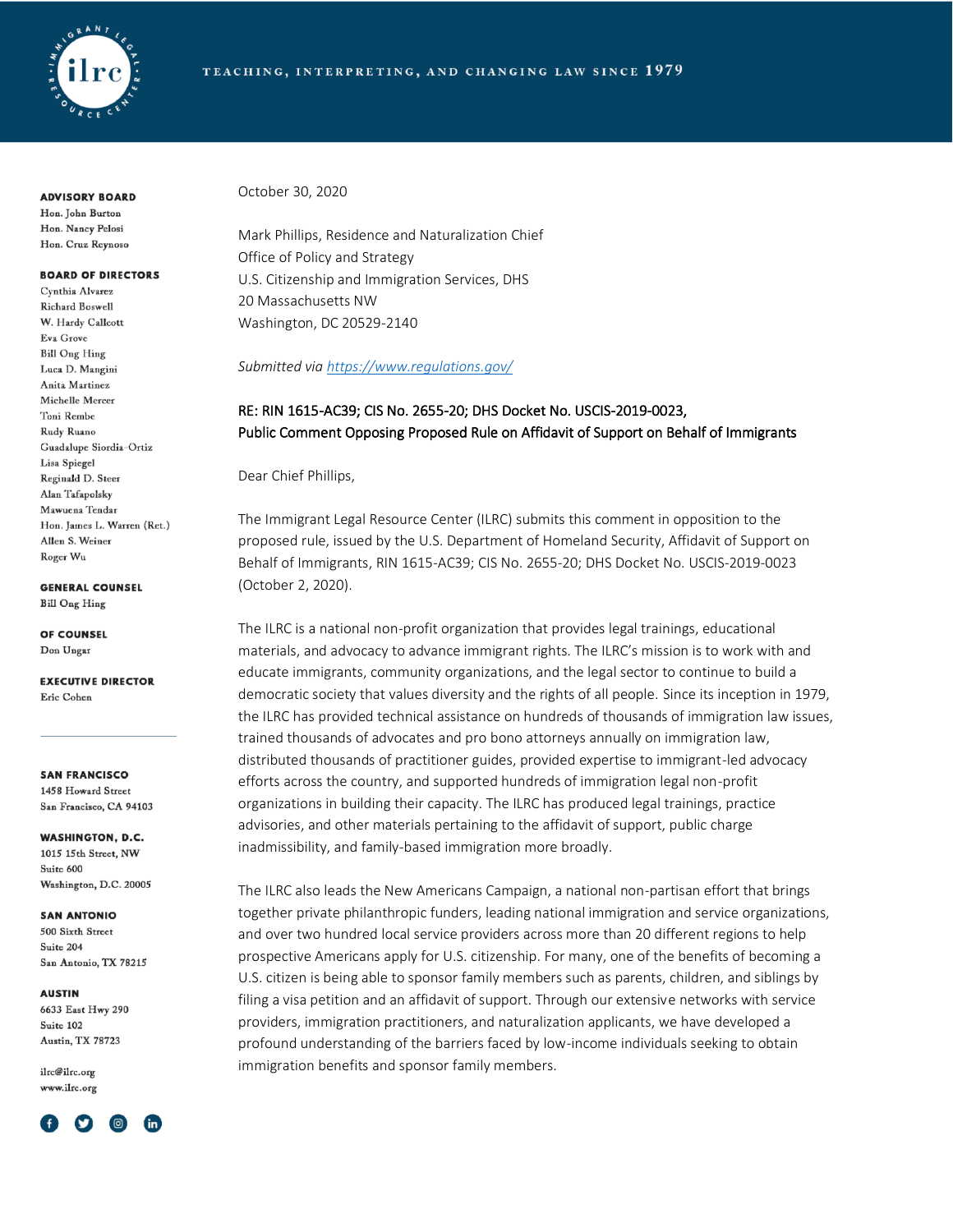The ILRC is a leader in family-based immigration, including the affidavit of support, producing trusted legal resources including webinars, trainings, and manuals such as *Families & Immigration: A Practical Guide* and *Public Charge and Immigration Law*. The ILRC provides technical legal support for attorneys, DOJ-accredited representatives, and nonprofit programs who represent immigrants during the process of applying for permanent residence. The changes proposed to the affidavit of support would have a profoundly negative impact on U.S. citizens and U.S. permanent residents who will be deterred or even disqualified from being able to immigrate their loved ones because of the onerous requirements in this proposed rule.

The ILRC strongly opposes the proposed changes to the affidavit of support rule because the costs are not justified by the benefits. DHS has failed to prove that the changes are necessary or justified, has not provided any data that was evaluated or considered as part of these policy shifts, and does not justify departure from current practice. These proposed changes will suppress family-based immigration, in stark contrast to our country's commitment to family reunification and facilitating the inclusion and integration of immigrants into the United States. It will also cause families to forgo needed public programs, fearing that utilizing public programs for which they are eligible will prevent them from sponsoring family members in the future, which will have a detrimental effect on overall public health and safety.

## I. The Proposed Rule Fails to Justify Changes to Evidentiary Requirements That Will Unduly Burden U.S. Citizen and U.S. Permanent Resident Sponsors as Well as USCIS Adjudicators

Currently, the required supporting documentation for the affidavit of support consists of a complete copy of the sponsor's most recent federal income tax return, including W-2s and all schedules and Form 1099s, meant to establish that their annual household income meets the required amount based on the Federal Poverty Guidelines for their household size. Contributing household members who execute Form I-864A, Contract Between Sponsor and Household Member, must also provide a complete copy of their most recent federal income tax return with all associated schedules, W-2s, and 1099s.

The proposed rule would increase the years of tax return supporting documentation from one year to three years and require that the tax documentation take the form of IRS-certified copies or transcripts. Both IRS-certified copies and IRS transcripts require submitting a separate form to the IRS to obtain this evidence, and IRS-certified copies of tax returns cost \$50 per return.<sup>1</sup> This means it will cost the sponsor a total of \$150 for the required three years, if the sponsor submits official copies instead of transcripts of their tax returns. In addition, the proposed rule would require that all sponsors, as well as household members who execute Form I-864A, submit a credit report and credit score. While all individuals are entitled to one free credit report per year, they must pay to obtain their credit score. Credit scores cost about \$20.<sup>2</sup> Although the proposed rule would, for now, maintain the status quo of not requiring a filing fee for Forms I-864, I-864EZ, or I-864A, these new costs to obtain supporting evidence will mean that sponsors may have to pay up to \$170 associated with filing their Form I-864, I-864EZ, or I-864A. These changes to the evidentiary requirements will also be more burdensome in terms of the time required for sponsors to request and compile this evidence, for the IRS to provide the tax documentation, and for USCIS adjudicators who must sift through all this additional paperwork, adding to already excessive case processing times.<sup>3</sup>

<sup>1</sup> Proposed Rule, 85 FR at 62464.

<sup>2</sup> *Id.*

<sup>3</sup> *See, e.g.,* Joint Written Testimony of Don Neufeld, Associate Director, Service Center Operations Directorate, U.S. Citizenship and Immigration Services, et al., Hearing on Policy Changes and Processing Delays at USCIS before the House Committee on the Judiciary Subcommittee on Immigration and Citizenship on July 16, 2019.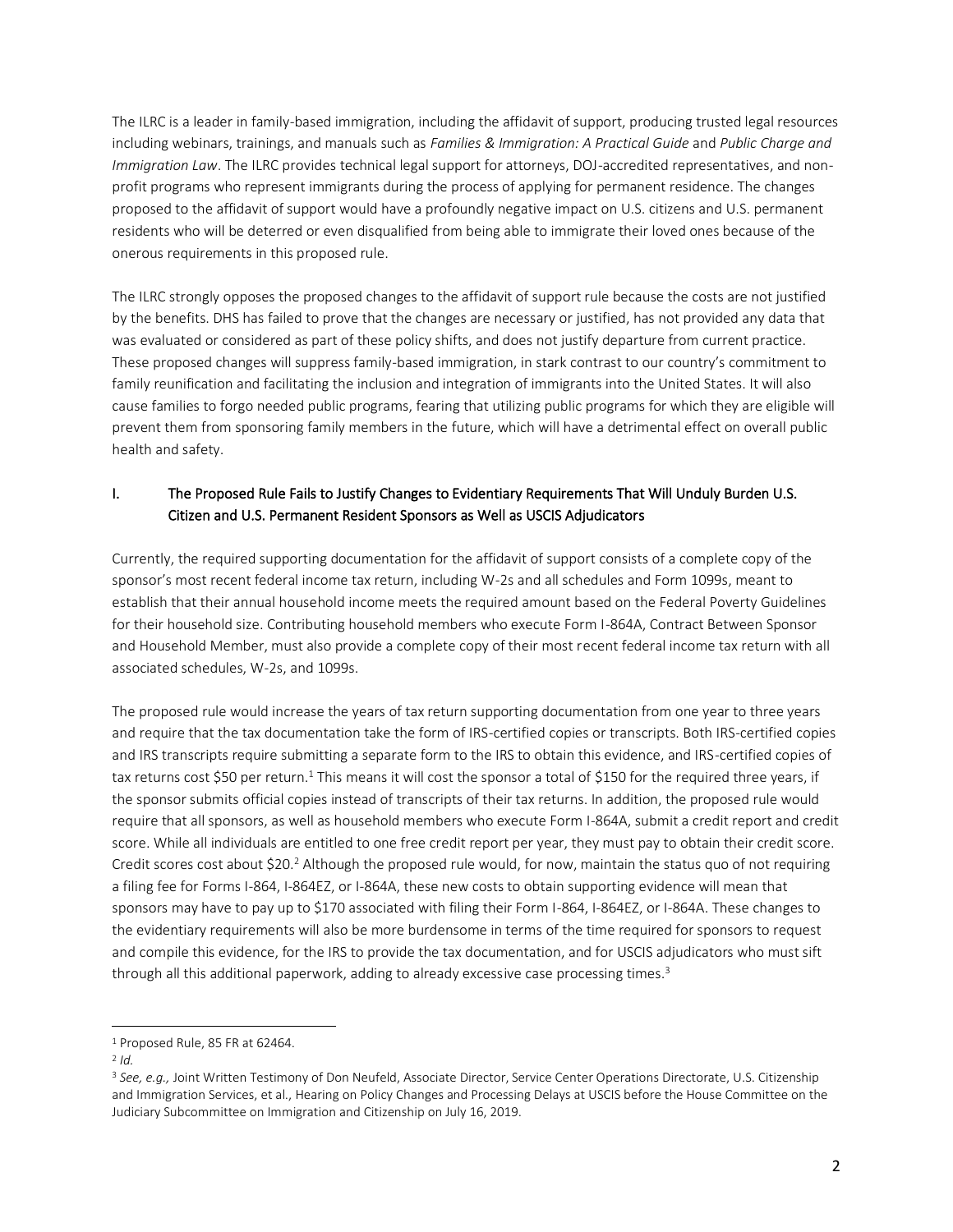## A. Reverting to Requirement of Three Years of Taxes Instead of One Year of Taxes

After the affidavit of support was implemented through an interim rule by INS in 1997, from 1997 to 2006 sponsors were required to submit three years of tax returns. In 2006, a joint rule was promulgated with the Department of Justice to also cover adjudications in immigration court and at that time, the rule reduced the amount of tax returns from three years to one. Since the 2006 rule, the sponsor has only been required to present the current year's tax return, but also had the option to present additional years if the sponsor found it would be helpful to establishing their economic situation. The agency's purpose in reducing the amount of required documentation in the 2006 rule was to make the process clearer and less burdensome, while still ensuring that sponsors had sufficient financial means as required by the statute at INA § 213A.

The proposed rule's justification for reverting from one year of taxes back to three years is that this and other changes to the documentary evidence requirements will "better enable" immigration officers to determine whether a sponsor meets the financial requirements for the affidavit of support,<sup>4</sup> without any explanation of why three years of tax documentation is necessary to do that (the current affidavit of support form requests income information from the last three tax years, even though only a copy of the most recent return is required), and without any discussion of the fact that the 2006 rule had the same purpose, but accomplished it by requiring only one year of photocopied taxes. There is no rationale nor data in the proposed rule to justify the policy shift, other than the implied one which is to deliberately increase the burden on all parties concerned so that they will be unable or unwilling to participate in the affidavit of support process. The Department does not provide any data or explanation showing that the move from three years of tax returns to one year of tax returns in 2006 was a mistake that should now be reversed, for instance because only requiring one year of tax returns had led to a higher rate of sponsors defaulting on their support obligations. The agency's arbitrary policy shift, essentially flip-flopping to the more burdensome alternative that was abandoned in the last version of the affidavit of support rule, does not meet the minimum required for reasoned decision-making.

## B. Requiring IRS Transcripts or IRS-Certified Copies in Place of Photocopies of Tax Returns

DHS provides no rationale for why the tax returns must now be IRS-certified copies (or transcripts), rather than ordinary photocopies. In the past, the agency found it unnecessary to require IRS-certified copies of tax returns:

If, as the IRS recommends, the sponsor has kept photocopies or duplicate originals of the sponsor's returns in the sponsor's own file, the sponsor may submit copies of his or her own file copies . . . the interim rule and the Form I-864 itself make it clear that, by signing the Form I-864, the sponsor certifies under penalty of perjury that the copies are true copies.

71 FR at 35738. For policy changes that contradict prior findings, the Department must provide a more detailed justification than it would when creating a new policy on a blank slate.<sup>5</sup>

Not only is this change unnecessary, this proposed change is also burdensome and costly in terms of both time and money. Requesting an IRS-certified copy of a tax return costs \$50 per return,<sup>6</sup> and because the proposed rule would require three years of tax returns rather than just one, that means sponsors will have to pay up to \$150 to obtain

<sup>4</sup> 85 FR at 62445.

<sup>5</sup> *Encino Motorcars, LLC v. Navarro*, \_\_ U.S. \_\_, 136 S.Ct. 2117, 2125 (2016); *FCC v. Fox Television Studios, Inc.,* 556 U.S. 502, 515- 16 (2009); *Organized Vill. of Kake v. U.S. Dep't of Agric.*, 795 F.3d 956, 966 (9th Cir. 2015).

<sup>6</sup> 85 FR at 62464.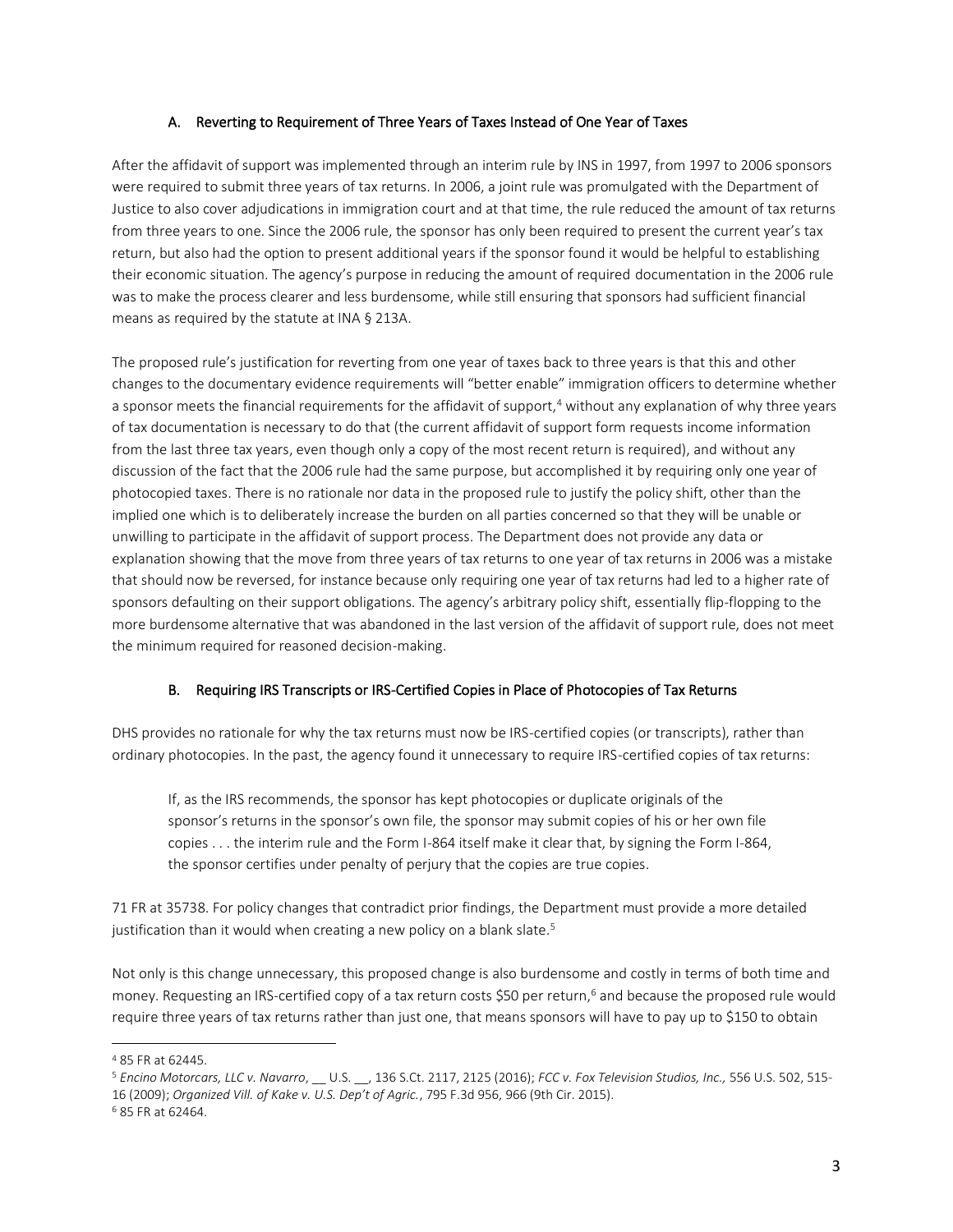required supporting evidence—in addition to the added cost to obtain a credit score, see below—unless they opt for transcripts which are available for free from the IRS but nonetheless require time to fill out an IRS request form. This new evidentiary requirement for transcripts or an official IRS copy of tax returns for the last three years adds a wholly unnecessary time and resource burden, as sponsors must either file IRS Form 4506-T to request a tax transcript or IRS Form 4506 to request an IRS-certified copy of their tax return, and the Department has not provided any data or rationale for why complete photocopies of tax returns, along with the sponsor's certification under penalty of perjury that the copies are true copies, is insufficient.

Adding this requirement also unduly burdens another agency, the IRS, creating unjustified taxpayer expense. The Department cites to no problems in the prior process that require this shift.

## C. Requiring Credit Reports and Credit Scores

The proposed rule requires that petitioning sponsors, joint sponsors, and household members who execute Form I-864A also provide two new items as part of the supporting documentation for the affidavit of support, in addition to the new tax documentation: credit report and credit score. Both these pieces of evidence must be separately requested from a credit reporting agency, and while an individual is entitled to one free credit report per year, they must pay to obtain a credit score. Credit scores cost about \$20.<sup>7</sup>

According to the proposed rule, negative information on the credit report or a credit score below 580 "may indicate" that the sponsor has not demonstrated means to maintain income at the required level and fulfill their support obligations, should they arise.<sup>8</sup> However, inaccurate information on credit reports is an ongoing problem; a survey by the Federal Trade Commission in 2012 found that more than a quarter of participants had at least one potentially material error on their credit report.<sup>9</sup> The Consumer Financial Protection Bureau receives more complaints on credit reporting "than in any other industry it regulates."<sup>10</sup> Further, the "predictability power" of credit scores only lasts for approximately one to two years<sup>11</sup> but affidavit of support obligations may last anywhere from a few years to ten years or longer, thus providing limited value in ascertaining a sponsor's likely ability to maintain financial means over the full, often lengthy period of time that the affidavit of support is in effect.<sup>12</sup> A 2012 report by the National Fair Housing Alliance noted that *not* relying on credit reports and credit scores appeared, in fact, to be more effective than using this flawed information: "Many lenders that either do not rely on credit scoring mechanisms at all or minimally rely on them experience default rates that are *lower* than the industry average."<sup>13</sup> Finally, and most importantly, credit scoring systems have a harmful, disparate impact on communities of color.<sup>14</sup>

<sup>9</sup> Cooper, Cheryl R. et al., Congressional Research Services, R44125, at 9 (2020), *available at* [https://fas.org/sgp/crs/misc/R44125.pdf.](https://fas.org/sgp/crs/misc/R44125.pdf) 

[https://nationalfairhousing.org/wp-content/uploads/2017/04/NFHA-credit-scoring-paper-for-Suffolk-NCLC-symposium](https://nationalfairhousing.org/wp-content/uploads/2017/04/NFHA-credit-scoring-paper-for-Suffolk-NCLC-symposium-submitted-to-Suffolk-Law.pdf)[submitted-to-Suffolk-Law.pdf.](https://nationalfairhousing.org/wp-content/uploads/2017/04/NFHA-credit-scoring-paper-for-Suffolk-NCLC-symposium-submitted-to-Suffolk-Law.pdf)

<sup>7</sup> 85 FR 62464.

<sup>8</sup> *See* 85 FR 62445.

<sup>10</sup> *Id.* at 14.

<sup>11</sup> *Id.* at 5.

<sup>12</sup> USCIS, Affidavit of Support[, https://www.uscis.gov/green-card/green-card-processes-and-procedures/affidavit-of](https://www.uscis.gov/green-card/green-card-processes-and-procedures/affidavit-of-support#:~:text=An%20affidavit%20of%20support%20is,work%20(usually%2010%20years))[support#:~:text=An%20affidavit%20of%20support%20is,work%20\(usually%2010%20years\)](https://www.uscis.gov/green-card/green-card-processes-and-procedures/affidavit-of-support#:~:text=An%20affidavit%20of%20support%20is,work%20(usually%2010%20years)) ("… the sponsor's responsibility usually lasts until the family member or other individual either becomes a U.S. citizen [which can happen no earlier than three to five years after becoming a permanent resident], or is credited with 40 quarters of work (usually 10 years).") <sup>13</sup> Rice, Lisa and Deirdre Swesnik, Nat'l Fair Housing Alliance, 2012 report at 22 (emphasis added), *available at* 

<sup>14</sup> *See, e.g.,* Rice, Lisa and Deirdre Swesnik, Nat'l Fair Housing Alliance, 2012 report at 3, *available at*  [https://nationalfairhousing.org/wp-content/uploads/2017/04/NFHA-credit-scoring-paper-for-Suffolk-NCLC-symposium](https://nationalfairhousing.org/wp-content/uploads/2017/04/NFHA-credit-scoring-paper-for-Suffolk-NCLC-symposium-submitted-to-Suffolk-Law.pdf)[submitted-to-Suffolk-Law.pdf](https://nationalfairhousing.org/wp-content/uploads/2017/04/NFHA-credit-scoring-paper-for-Suffolk-NCLC-symposium-submitted-to-Suffolk-Law.pdf) ("Access to credit is still often based on where we live rather than our individual ability to repay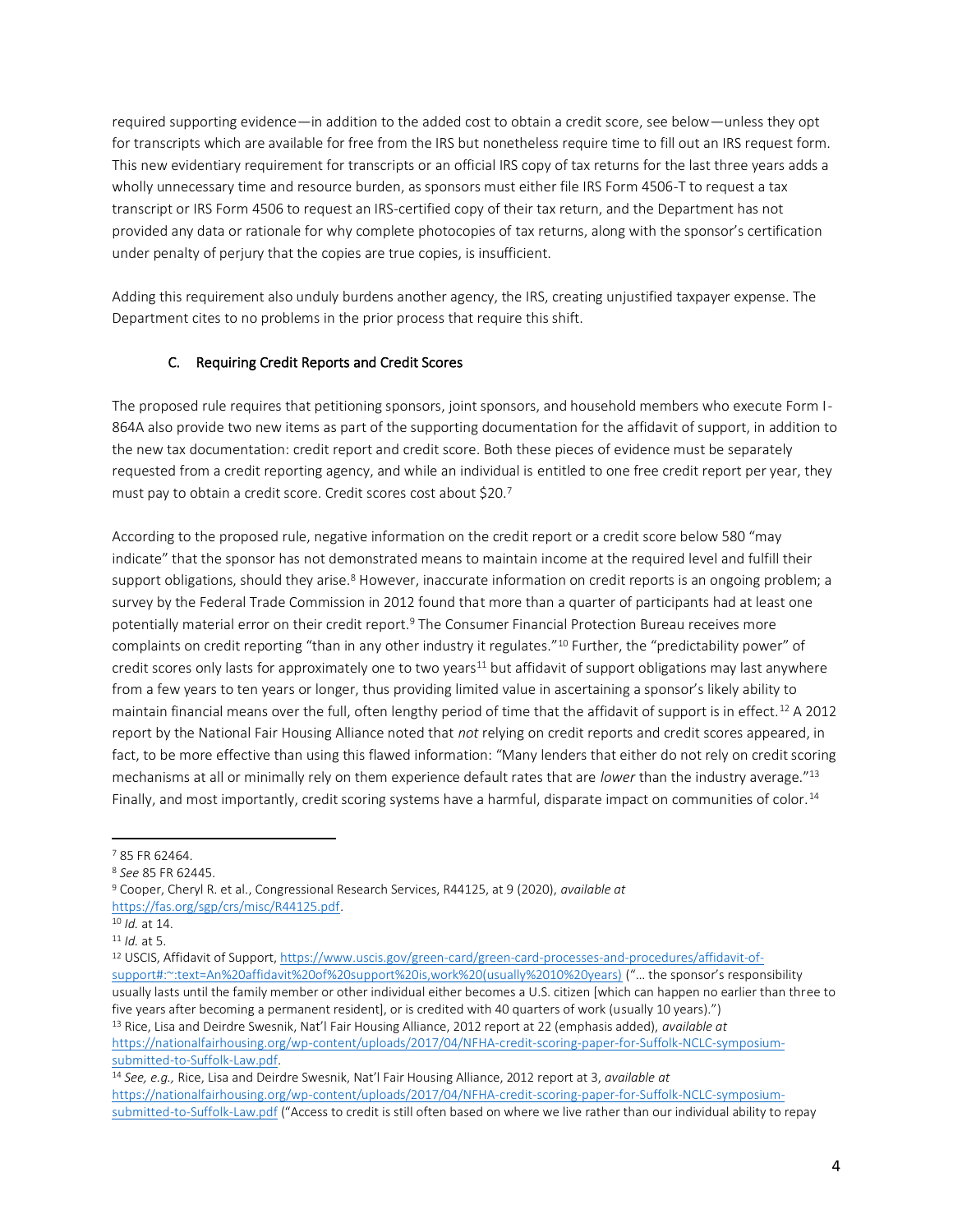For all these reasons, credit reports and credit scores should not be relied upon as part of the affidavit of support sponsorship requirement.

These new evidentiary requirements, as with other documentary changes in the proposed rule, will impose additional time and resource burdens on sponsors and household members without adequate justification. The proposed rule states that this additional documentary evidence will "better ensure" sponsors are able to meet their financial obligations; however, no data or analysis is provided showing that currently sponsors are failing to fulfil their affidavit of support obligations due to insufficient financial means, necessitating such a change. Moreover, credit reports and credit scores are not indicative of a sponsor or household member's ability to maintain income at the required level or fulfill future support obligations and should not be relied upon because they are a flawed and discriminatory financial measure.

## II. The Proposed Rule's Joint Sponsor Requirements Will Discourage People from Becoming Joint Sponsors and Deter the Lawful Receipt of Public Benefits by U.S. Citizens and U.S. Permanent Residents

The proposed rule would amend current regulations regarding sponsors by requiring submission of an affidavit of support by a joint sponsor if (1) the petitioning or substitute sponsor received any means-tested benefits on or after the effective date of the rule and within the 36-month period prior to executing the affidavit of support or (2) the petitioning or substitute sponsor had a judgment entered against them for failing to meet a prior sponsorship or household member obligation.<sup>15</sup> In addition, individuals who fall under either of these criteria would be barred from being a joint sponsor.<sup>16</sup>

Shrinking the pool of individuals who could serve as sponsors will constrain the ability of U.S. citizens and U.S. permanent residents to immigrate family members, as is their statutory right.<sup>17</sup> It may also chill the lawful receipt of public benefits by U.S. citizens and U.S. permanent residents because doing so could prevent them from sponsoring close family members, a chilling effect that the proposed rule acknowledges.<sup>18</sup> This chilling effect would jeopardize the health and well-being of lawfully present members of U.S. society.

# A. Requiring a Joint Sponsor If the Petitioning or Substitute Sponsor Received Means-Tested Benefits in the Three Years before Executing the Affidavit of Support

The proposed rule would require a joint sponsor based on *any* receipt of means-tested public benefits by the sponsor in the last three years,<sup>19</sup> even use of a single benefit for a single month nearly three years ago, and regardless if the sponsor now has sufficient income. There is no supporting evidence to show a person who receives

that credit."); Racial Justice & Equal Economic Opportunity Project, Nat'l Consumer Law Center, "Past Imperfect: How Credit Scores and Other Analytics 'Bake In' and Perpetuate Past Discrimination," (May 2016) at 2, *available at*

[https://www.nclc.org/images/pdf/credit\\_discrimination/Past\\_Imperfect050616.pdf](https://www.nclc.org/images/pdf/credit_discrimination/Past_Imperfect050616.pdf) ("In light of the troubling racial disparities reflected in credit reports and scores, they should not be used outside of the credit context absent the most compelling justification."); "Missing Credit: How the U.S. Credit System Restricts Access to Consumers of Color," testimony of Lisa Rice, President and CEO of Nat'l Fair Housing Alliance, before the U.S. House Committee on Financial Services (Feb. 26, 2019), *available at* [https://financialservices.house.gov/uploadedfiles/hhrg-116-ba00-wstate-ricel-20190226.pdf;](https://financialservices.house.gov/uploadedfiles/hhrg-116-ba00-wstate-ricel-20190226.pdf) Botella, Elena, SLATE, "Removing Racial Bias From Credit Scores Isn't Possible,"(Oct. 11, 2019), *available at* 

[https://slate.com/technology/2019/10/sanders-credit-score-fico-racial-bias.html.](https://slate.com/technology/2019/10/sanders-credit-score-fico-racial-bias.html) <sup>15</sup> 85 FR 62442-43.

<sup>16</sup> *Id. See also* 8 C.F.R. § 213a.2(c)(2)(ii)(C)(4) (proposed).

<sup>17</sup> *See generally* INA § 204, 8 U.S.C. § 1154.

<sup>18</sup> *See* 85 FR 62435, 62453, 62454.

 $19$  8 C.F.R. § 213a.2(c)(2)(ii)(C)(4)(i) (proposed).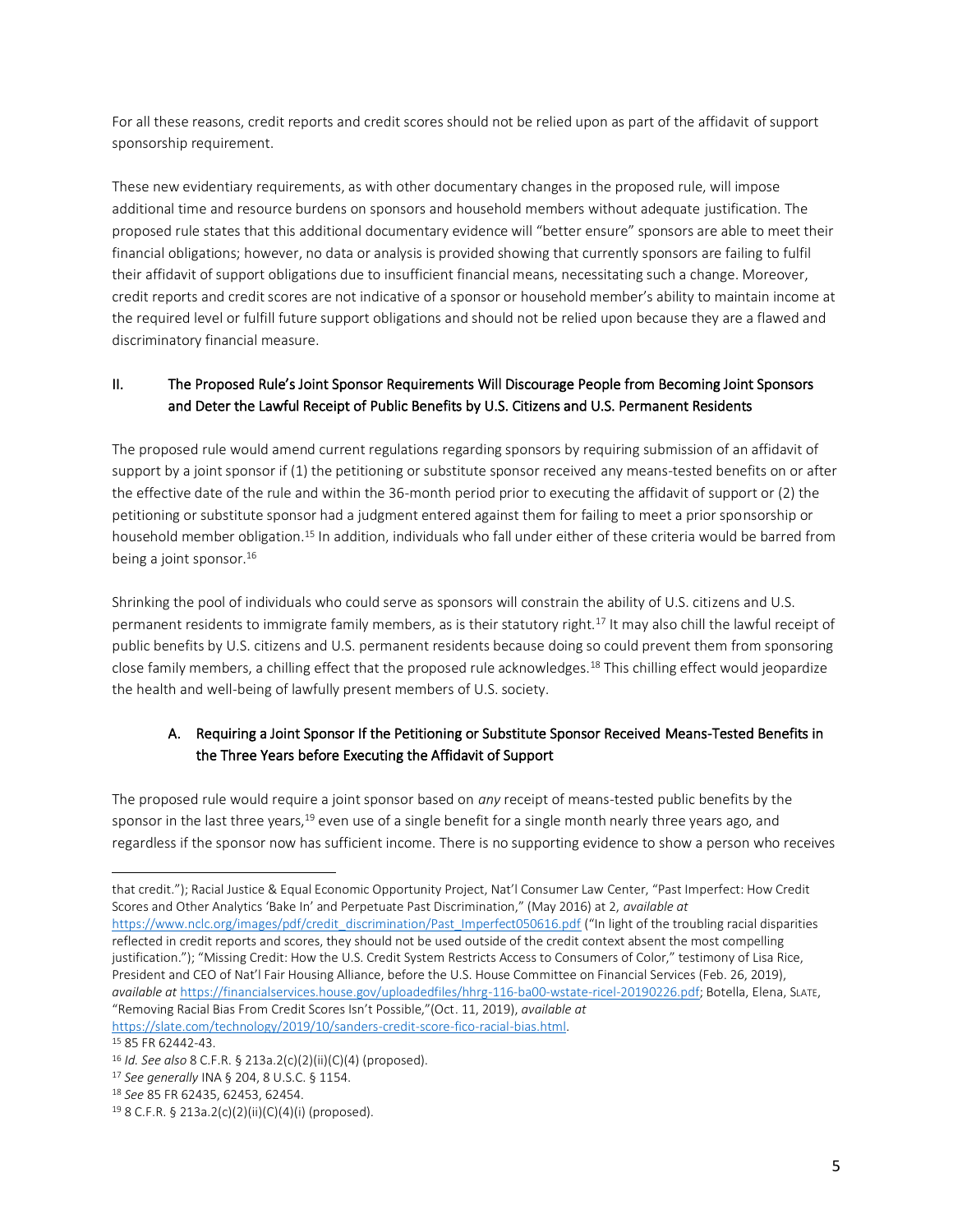a single means-tested public benefit for a single month would be unable to support a family member in the future. One need only consider the ongoing COVID-19 pandemic and associated economic downturn, which has caused millions of people to become unemployed in 2020 and to depend temporarily on one or more means-tested benefits to support their families,<sup>20</sup> to understand the overbreadth and illogic of the Department's three-year lookback proposal regardless the amount of benefits used during that period as a barometer of sponsors' current (and future) financial means.<sup>21</sup> Therefore, DHS's proposal that a sponsor's receipt of any public benefits in the last three years would be a blanket disqualifier is irrational and recklessly overbroad. Indeed, given that the obligation of a sponsor is to provide future support should it be necessary, *any* look-back period is irrational and not justified.

The 2006 affidavit of support rule explicitly rejected the idea that information about a sponsor's receipt of meanstested benefits was relevant or useful: "In most cases, however, information about this issue [sponsor's receipt of means-tested benefits] will not add much evidence of probative value."<sup>22</sup> For this reason, the 2006 affidavit of support rule decided not to ask about a sponsor's past receipt of means-tested benefits, and chose to simply prohibit the sponsor from including income from means-tested benefits in calculating household income. The proposed rule does not explain this departure and further fails to justify this inexplicable shift in policy, again in direct conflict with previous findings in prior versions of the affidavit of support rule. As with the move from requiring three years of tax returns to one year to three years again, the Department must provide a reasonable explanation for contradicting previous policy and disregarding reasons it relied upon in the past, in this case for changing its mind and deciding that a sponsor's use of means-tested benefits is, apparently, probative.<sup>23</sup> The Department must provide a reasoned explanation for any administrative policy shifts, involving an assessment of all costs and benefits of the proposed rule and of all the possible regulatory alternatives, including the alternative of not issuing the regulation.<sup>24</sup> The Department offers no acceptable explanation for why it should deviate from its 2006 affidavit of support policy, or what has changed between 2006 and 2020 necessitating consideration of a sponsor's receipt of means-tested benefits, when this approach was specifically rejected as irrelevant in the past.

In addition, this proposal could deter the lawful receipt of means-tested public benefits by U.S. citizens, U.S. nationals, and U.S. permanent residents who may worry that they will be unable to sponsor their close relatives for immigration – their lawful right<sup>25</sup> – if they enter a period of financial difficulty, no matter how brief, and thus may decide to forgo needed public benefits for which they are eligible and that they are entitled to access. This would perpetuate poverty and homelessness among lawfully residing members of U.S. society, including U.S. citizen children, and, if such individuals opt out of government-subsidized health insurance, could aggravate national public health crises like COVID-19.

The Department attempts to justify this proposed policy shift by explaining that receipt of means-tested benefits by a sponsor "may indicate" that they do not have the financial means to maintain an annual income at the required level and is "relevant" to determining whether the sponsor will meet future support obligations.<sup>26</sup> Yet DHS's suggestions that such information about a sponsor "may indicate" or "is relevant to" consideration of that sponsor's

<sup>20</sup> *See, e.g.,* Center on Budget and Policy Priorities, "Tracking the COVID-19 Recession's Effects on Food, Housing, and Employment Hardships" (last updated Oct. 15, 2020), *available at* [https://www.cbpp.org/research/poverty-and](https://www.cbpp.org/research/poverty-and-inequality/tracking-the-covid-19-recessions-effects-on-food-housing-and)[inequality/tracking-the-covid-19-recessions-effects-on-food-housing-and.](https://www.cbpp.org/research/poverty-and-inequality/tracking-the-covid-19-recessions-effects-on-food-housing-and) 

<sup>21</sup> 8 C.F.R. § 213a.2(c)(2)(ii)(C)(4)(i) (proposed).

<sup>22</sup> 71 FR 35732, 35738.

<sup>23</sup> *Encino Motorcars, LLC v. Navarro*, \_\_ U.S. \_\_, 136 S.Ct. 2117, 2125 (2016); *FCC v. Fox Television Studios, Inc.,* 556 U.S. 502, 515- 16 (2009).

<sup>24</sup> *See* 85 FR 62451.

<sup>25</sup> *See generally* INA § 204, 8 U.S.C. § 1154.

<sup>26</sup> 85 FR 62433.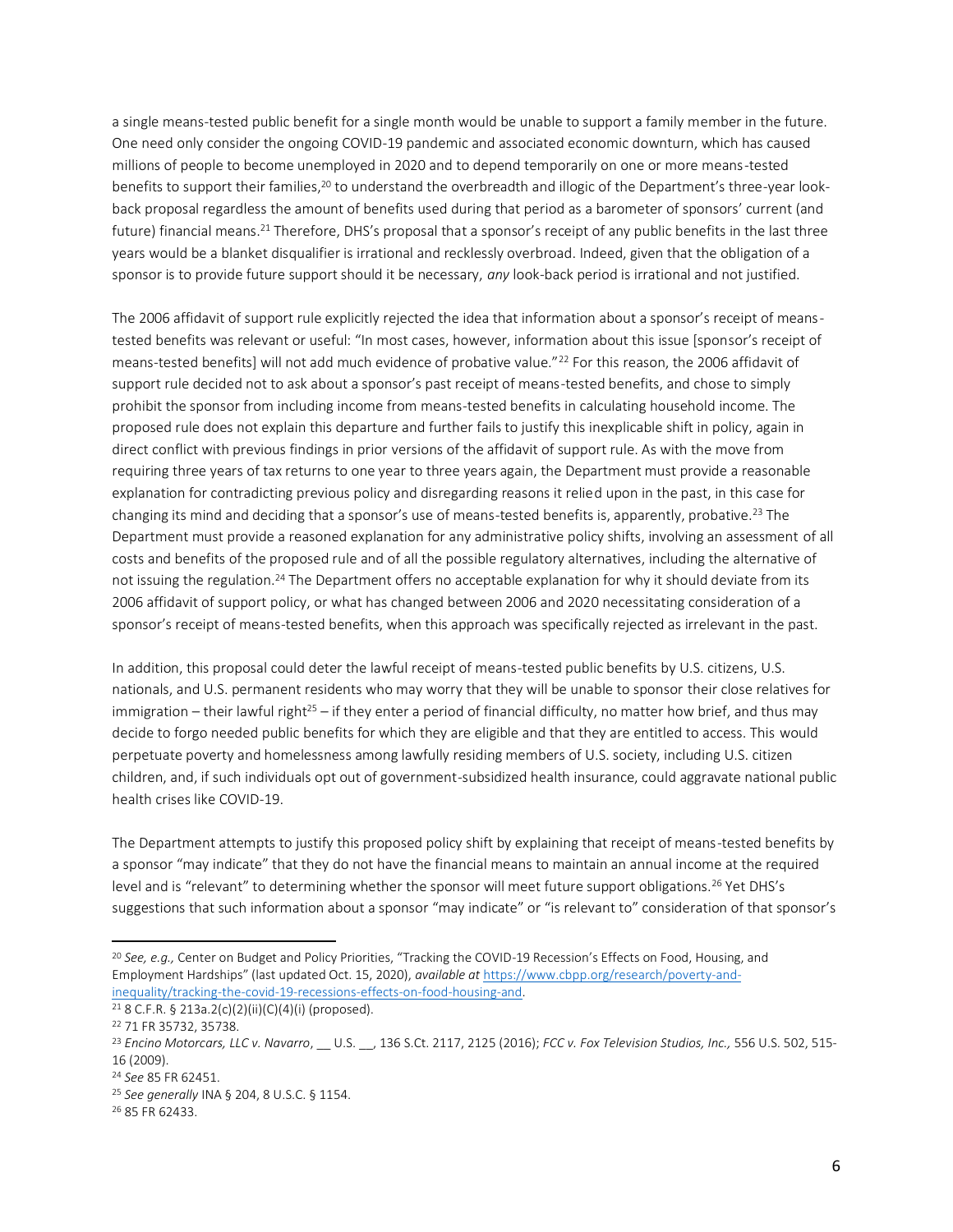future ability to financially support a close family relative is not supported by any data. Indeed, the Department admits there is no data to support its assumption that there is a correlation between a sponsor's receipt of meanstested benefits and a failure to reimburse agencies for benefits received by the intending immigrant.<sup>27</sup> In place of data, the Department relies upon the Trump administration's declared sponsorship enforcement priorities to make "a policy determination" that the proposed changes will achieve these goals.<sup>28</sup> DHS further states that while it "recognizes that an individual's financial circumstances can vary over time and the receipt of a means-tested public benefit in the past may be less indicative of a current inability to demonstrate the means to maintain income at the applicable threshold for an Affidavit," the agency "believes looking at the 36-month period before executing Form I-864 will provide a more complete picture of the petitioning sponsor's or substitute sponsor's ability to maintain income and carry out his or her support obligations."<sup>29</sup> Apart from choosing three years to match the three years of tax returns,<sup>30</sup> this time period appears to be random. DHS fails to demonstrate that sponsors are not, as a group, adequately supporting their family members who immigrate to the United States under the current scheme, and therefore that there is a compelling public need for such a radical policy shift.

Further, the Department does not meaningfully engage in a costs and benefits analysis regarding its proposed change to require a joint sponsor where the petitioning or substitute sponsor received means-tested benefits in the last three years. The Department states that this policy proposal "*may impose some costs* if a joint sponsor must executive an Affidavit in cases where a sponsor has received any means-tested public benefits within 36 months of filing the Affidavit and/or has failed to meet the support or reimbursement obligations under an existing Affidavit or Contract," noting that *"[t]here would be a reduction in the number of immigrants granted an immigration benefit* in cases where the intending immigrant is unable to obtain a sponsor who can meet the new requirements under this proposed rule."31 In turn, the Department describes that "[t]he proposed rule could result in some sponsors and joint sponsors who may intend to sponsor a family member in the future to forego enrollment or disenroll from a means-tested public benefits program to avoid triggering the proposed additional requirements."<sup>32</sup> Moreover, DHS acknowledges additional harms that represent costs imposed by these proposed changes, that the proposed regulation "would likely reduce the number of individuals who would be eligible to qualify as a sponsor who may execute an Affidavit," but states that it is "unable to determine the magnitude of the reduction at this time."<sup>33</sup> The Department does not even attempt to quantify or grapple with the significant social consequences of such results.

The stakes are high if an applicant is unable to secure a qualifying joint sponsor under these proposed requirements: if an intending immigrant who is required to submit an affidavit of support, as are most family-based (and some employment-based) applicants for permanent resident status, is unable to do so, they will be found inadmissible as likely to become a public charge.<sup>34</sup> And because in general there is no waiver available for public charge inadmissibility, and DHS's new discretionary bond process will be used sparingly,<sup>35</sup> inability to submit an affidavit of support that meets the proposed rule's requirements will result in the denial of the application for permanent residence. Juxtaposing DHS's weak rationale for these newly proposed, onerous sponsor requirements with the heavy potential consequences for U.S. citizens and U.S. permanent residents (e.g., indefinite family separation if they are unable to sponsor their relatives for immigration, or negative health and well-being outcomes due to

<sup>30</sup> 85 FR 62442.

<sup>27</sup> 85 FR 62460.

<sup>28</sup> *Id.*

<sup>29</sup> 85 FR 62442. *See also* 85 FR 62435.

<sup>31</sup> 85 FR 62435, 62453, 62454 (emphasis added).

<sup>32</sup> 85 FR 62435, 62453, 62454.

<sup>33</sup> 85 FR 62457.

<sup>34</sup> *See* INA § 212(a)(4)(A), 8 U.S.C. § 1182(a)(4)(A); INA § 213A(f), 8 U.S.C. § 1183a(f).

<sup>35</sup> *See* USCIS Policy Manual, Vol. 8, Part G, 19(B).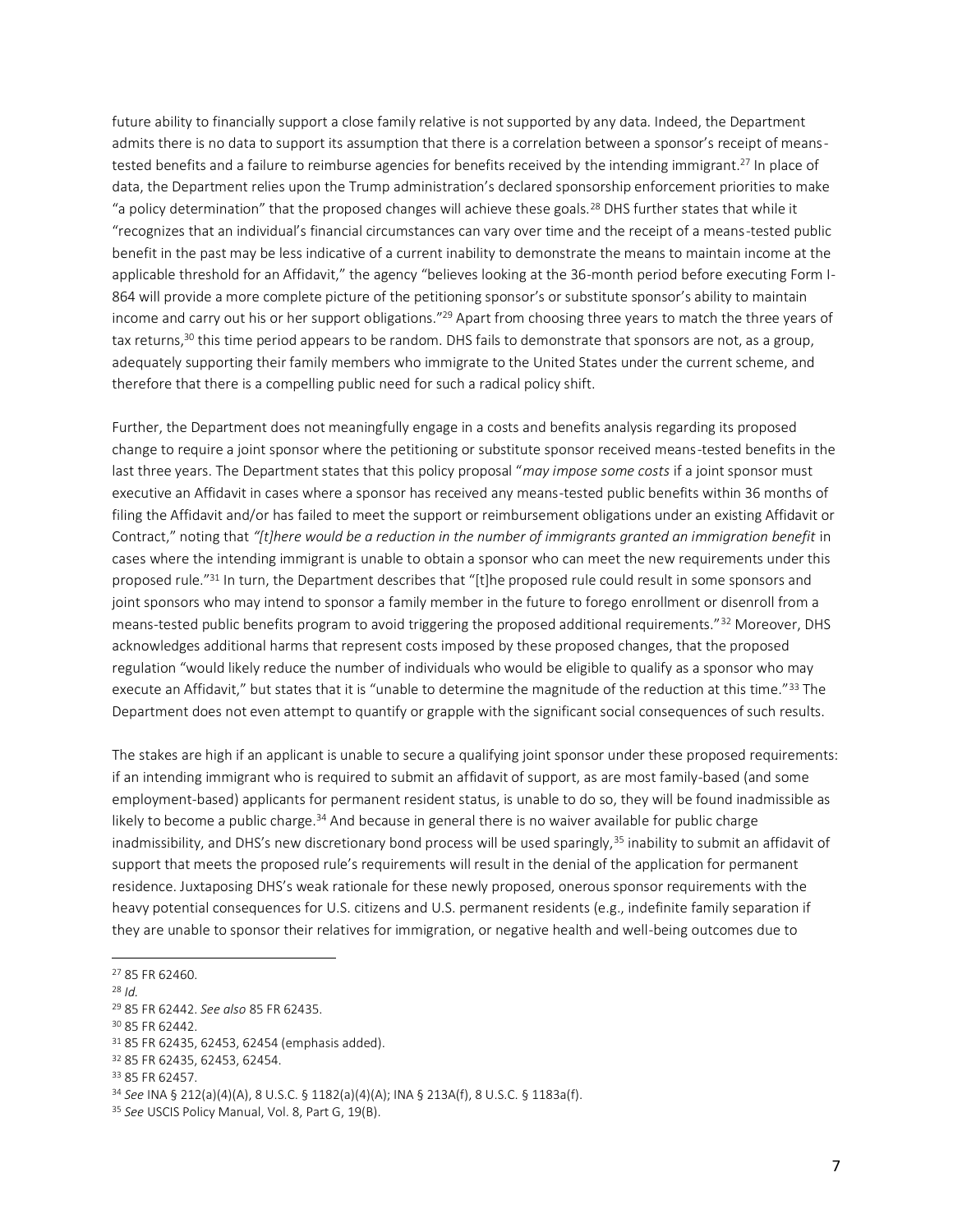foregoing or disenrolling from needed public benefits for fear of sacrificing their ability to sponsor relatives) underscores the overly burdensome nature of the Department's proposal. The lack of data to support such a burden on U.S. citizens and U.S. permanent residents and the Department's willingness to impose such a burden reveals the intention to stymie or curb legal immigration through these regulatory measures.

# B. Requiring a Joint Sponsor If the Petitioning or Substitute Sponsor Had a Judgement Entered against Them for Failing to Fulfill Prior Affidavit of Support Obligations

The proposed rule would also require a joint sponsor if the petitioning or substitute sponsor failed to fulfill prior affidavit of support obligations, "regardless of whether the individual has since complied with the support obligation (for example, repaid what was owed), and regardless of the individual's current income."<sup>36</sup> A person who had a judgement entered against them for failing to fulfill prior affidavit of support obligations would also be permanently barred from serving as a joint sponsor. DHS states that it "does not have data on reimbursement efforts or successful recoveries by benefits-granting agencies" and is "unable to determine whether the proposed rule's benefits are likely to exceed its costs."<sup>37</sup> Instead, the Department merely provides that "the Administration has identified enforcement of the reimbursement requirement as a problem that needs fixing."38

DHS states that it considered the alternative of "permanently barring an individual who had previously defaulted on a support obligation from becoming a sponsor," but concluded that this was not feasible because the immigration statute requires that the petitioner for family-based immigrants be a sponsor, so "such a policy would unreasonably restrict an individual from petitioning for eligible family members as permitted by section 204 of the Act . . ."<sup>39</sup> Abandoning an alternative because it conflicts with the law does not meet the standard for regulatory changes, which should be based on a reasonable consideration of viable alternatives and an assessment of the costs and benefits backed by data. The agency goes so far as to request "views and data that would inform whether, and to what extent, DHS should consider previous defaults on support obligations by a petitioning sponsor or substitute sponsor . . . "<sup>40</sup> While one use of the regulatory notice-and-comment period may be for an administrative agency to request input from informed members of the public, it is first and foremost DHS's job to gather the data to support its proposed policy shifts, including demonstrating that there is a problem with sponsors defaulting on their support obligations under the current affidavit of support rule. DHS presents no such evidence.

In all, making "a policy determination" devoid of data is legally inadequate to justify such drastic shifts to sponsor requirements. Additionally, by not including data to support its revisions during the notice-and-comment period for this proposed rule, the Department limits the public's ability to meaningfully consider and comment on the proposal, in violation of the Administrative Procedure Act.

## III. The Proposed Rule's Changes to Household Income and Household Size Are Arbitrary and Capricious

The proposed rule artificially excludes individuals actually living in the same house from contributing their income to support the intending immigrant that will live them, while simultaneously increasing the number of people in the concept of "household" to include those not living in the same residence for purposes of determining the amount of

<sup>36</sup> 85 FR 62443.

<sup>37</sup> *Id.*

<sup>38</sup> *Id.*

<sup>39</sup> 85 FR 62443. *See also* INA § 213A(f)(1)(D), 8 U.S.C. § 1183a(f)(1)(D).

<sup>40</sup> 85 FR 62443-44 (emphasis added).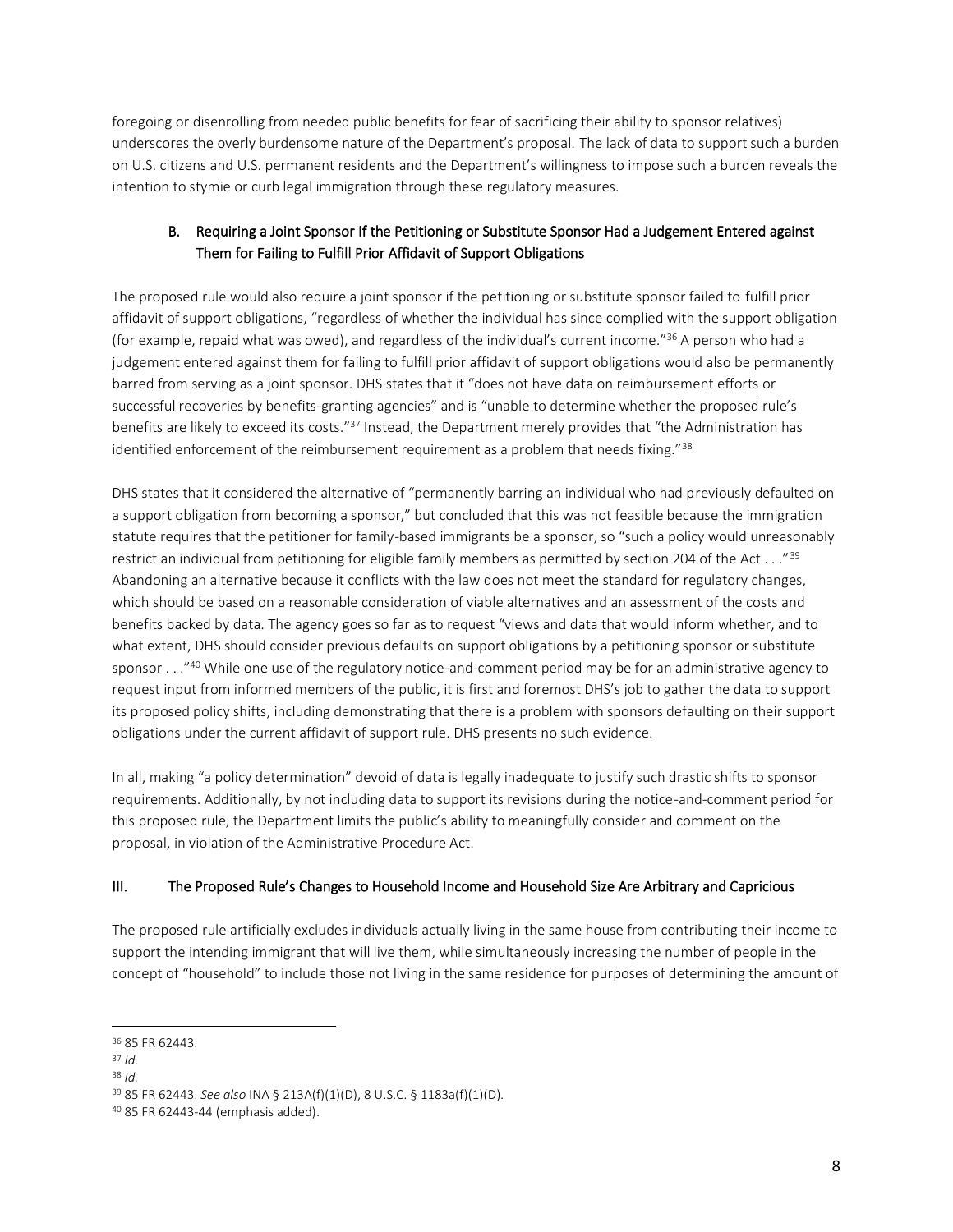financial resources needed to support the immigrant. These new requirements create arbitrary definitions to the concept of household and are clearly designed to create unfounded hurdles to family immigration and unification.

#### A. Limiting Household Members for Purposes of Assessing Contributing Income

The current affidavit of support rule allows the following close family members to contribute to household income in addition to the sponsor if they execute Form I-864A and have the same principal residence as the sponsor: the sponsor's spouse, parents, children who are at least eighteen years old, and siblings.<sup>41</sup> In certain circumstances, the intending immigrant may also contribute to the household income. This practice helps to capture the actual resources available to support the immigrant and the household, providing the adjudicating officer with useful information about the real financial resources available to the immigrant and a given household.

The proposed rule asserts that the current affidavit of support rule allows "too many household members" to contribute income to the sponsor's household and would redefine household income to include only the sponsor's spouse (or the intending immigrant in certain circumstances).<sup>42</sup> No data is cited for the premise that excessive use of household members defeats the affidavit of support's core aim, ensuring that new immigrants are not reliant upon the U.S. government for support; the proposed rule merely relies upon DHS's "belief" that some household members may not actually have sufficient income notwithstanding what is reported with the I-864A, and assumptions that the income of other close family members who are part of the sponsor's household may "actually be unavailable" due to "other financial obligations," although the Department does not elaborate further on these supposed household dynamics.<sup>43</sup>

As elsewhere in the proposed rule, in place of data, the Department references its own unfounded beliefs and assumptions for why this change to the definition of household income is necessary and justified, without providing any evidence in support of these beliefs and assumptions: "DHS *believes* that limiting household income… more accurately reflects income that will be available…"; "DHS *believes* there is a greater likelihood that the income of the sponsor's spouse... would actually be available... because spouses often share financial resources with each other"; "DHS further *believes* that there is a greater likelihood that the income of an intending immigrant would actually be available to the sponsor if the intending immigrant is accompanied by his or her spouse or children…"<sup>44</sup> The Department admits that there is no data to justify their ideas on which contributing household members should be able to include their income for affidavit of support purposes: "data are unavailable demonstrating that non-spouse household members are less likely to uphold their contract obligations…"<sup>45</sup> Such unfounded conclusions that only spouses, but not other close family members within the household, can be actually relied upon financially ignore the fact that anyone who executes an affidavit of support form or contract will be held jointly and severally liable under the law and consequently subject to enforcement action, which this proposed rule also intends to strengthen. Neither a sponsor nor a contributing household member who enters into an affidavit of support contract can evade their legal financial responsibilities if they have other preferred or even competing financial obligations. Indeed, such a proposal demonstrates the true intention is to deter immigration, or at minimum, demonstrates ignorance to the functioning of households and/or lack of common sense and data-driven policies. Including all close family members residing in the same household who in fact contribute to the household income and are willing to sign an affidavit of support contract is critical to accurately reflecting actual household income, and therefore the true

<sup>41</sup> 8 C.F.R. 213a.1.

<sup>42</sup> 85 FR 62441.

<sup>43</sup> 85 FR 62444.

<sup>44</sup> 85 FR 62444 (emphasis added).

<sup>45</sup> 85 FR 62451.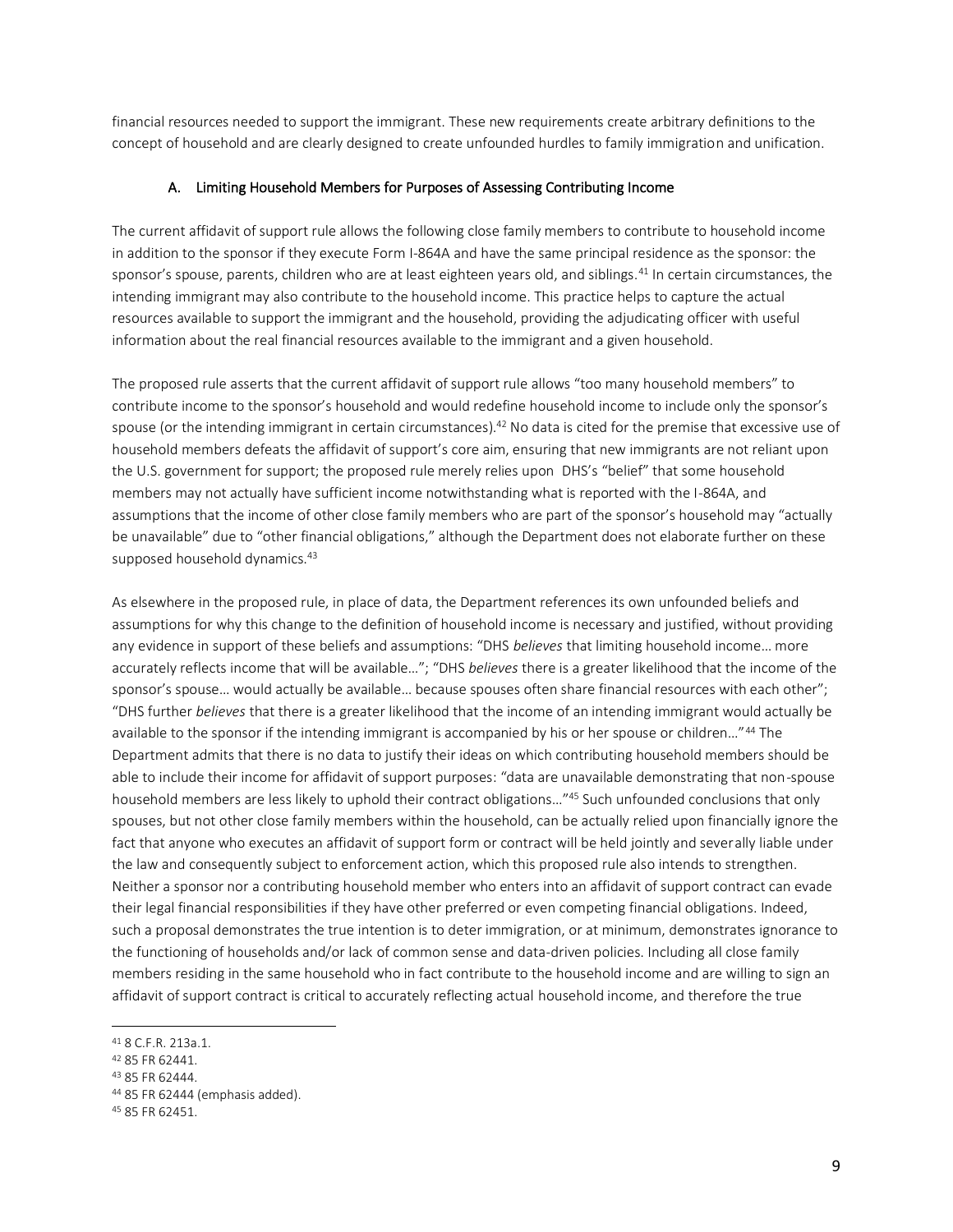financial means as the affidavit of support law intends: "Congress' determination that [noncitizens] 'not depend on public resources to meet their needs, but rather rely on their own capabilities *and the resources of their families*, their sponsors, and private organizations."<sup>46</sup> Thus, DHS's asserted policy preference that "intending immigrants should not rely upon a sponsor and a potentially unlimited group of household members…" is contrary to Congress' intent when it created the affidavit of support requirement.

## B. Expanding the Concept of Household Size to Determine Income Required for Support

While the proposed rule would restrict the household members whose income can count as part of the household income, the rule would expand the individuals who must be counted as part of the household when determining whether the sponsor has sufficient financial resources to support the household. Thus, while the rule artificially restricts the household size when accounting for income flowing into the house, it artificially expands the household size when determining if there are sufficient resources to support the household.

Currently, a sponsor's household size includes themselves, their spouse, unmarried children under age 21 unless they have reached the age of majority under the law of their place of domicile and the sponsor does not claim them as dependents on their tax returns, any other tax dependents, the intending immigrant, and anyone else for whom the sponsor is obligated under Form I-864 or I-864EZ. The proposed rule would (1) add to this list anyone for whom the sponsor filled out an I-864A and (2) change it so that even Forms I-864, I-864EZ, or I-864A that are still part of pending applications for permanent residence would also count, even if the application has not yet been granted and thus the affidavit of support obligations are not yet in effect, on the basis that "[t]he sponsor has already agreed to support these individuals," although whether they have agreed and they are actually obligated to do so are two very different things.<sup>47</sup> The only way a not yet granted permanent resident application's associated affidavit of support will not count in this household size calculation would be if the affidavit has been withdrawn or the adjustment or immigrant visa application has not only been denied but also all appeals have been exhausted or waived.<sup>48</sup> The Department states that they rejected the idea of keeping the existing household size definition because they want to "reduce the instances of sponsors undertaking support obligations that they cannot, or do not intend to, fulfill,"<sup>49</sup> although the Department offers no evidence of a problem with insufficient affidavit filings under current policy. Rather, this change will mean that sponsors will be less likely to be able to meet the affidavit of support requirements with such an inflated household size. As with the proposed changes to sponsors and joint sponsors, these changes to household income and household size will make it harder for applicants to meet the affidavit of support requirement at INA 213A, which in turn will mean that more applicants will be found inadmissible for public charge and thus will be unable to immigrate.

# IV. The Proposed Rule Overreaches: DHS Lacks Authority to Make Regulations for the Department of Justice (DOJ) Immigration Courts and Department of State (DOS) Consular Officers and Will Create Disparate Standards for Affidavits of Support

The proposed rule is solely a creation of the Department of Homeland Security, which encompasses USCIS. It does not have any authority over the Department of Justice (DOJ) Executive Office for Immigration Review, which is responsible for the operation of the immigration courts, or the Department of State (DOS) consular officers. In its justification for the rule, the Department states: "By reviewing 3 years of tax returns for all sponsors, as well as

<sup>46</sup> 85 FR 62436 (emphasis added).

<sup>47</sup> 85 FR 62444.

<sup>48</sup> 85 FR 62445.

<sup>49</sup> *Id.*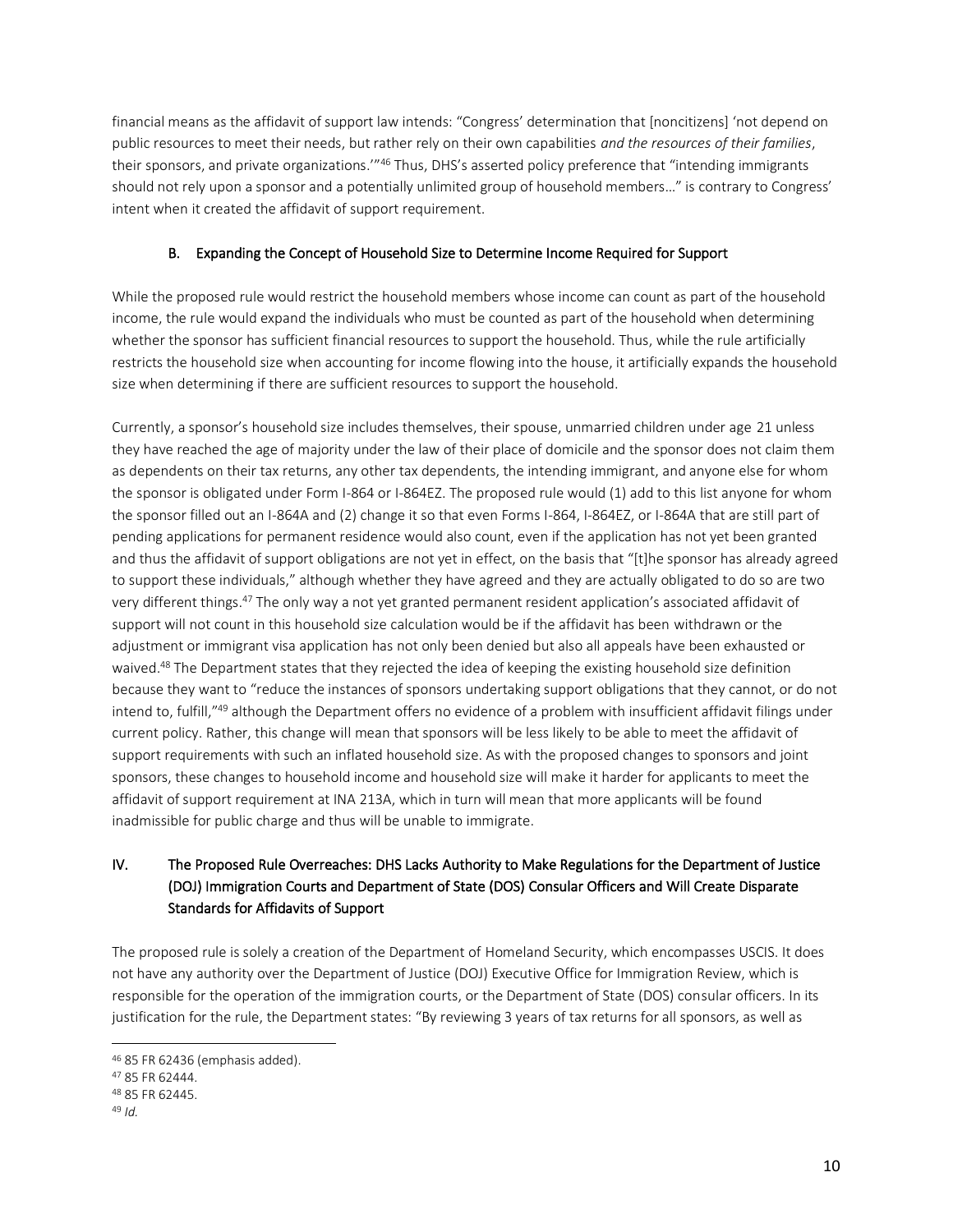household members executing a contract, immigration officers *and immigration judges* will have a more complete picture of a sponsor's financial circumstances,"<sup>50</sup> yet nowhere in the proposed rule itself does it purport to explain how DHS can dictate a rule that has not been passed by DOJ. The proposed rule also appears to cover DOS, including consular officers in the definition of immigration officer<sup>51</sup> and mentioning that DOS anticipates additional costs as a result of the proposed changes.<sup>52</sup> No mention is made of immigration courts in the definitions, nor would DHS have authority to include them without a joint rule. Oddly, immigration judges and consular officers are included in verification sections of the proposed rule, with no explanation of how DHS has any authority to make rules for DOJ or DOS.<sup>53</sup>

DHS states several times in the proposed rule that it is dictating standards to the immigration judges, which it has no authority to do. This was not a joint rule such as the affidavit of support rule that DHS and DOJ issued in 2006.<sup>54</sup> Therefore, DOJ and the immigration judges will need to adhere to the standards in the 2006 rule, whereas USCIS will be adopting different standards and documentation for adjustment applicants. Consular officers are bound by current regulations on the affidavit of support, and would not be covered by this proposed rule. Again, the agency's lack of forethought and failure to evaluate overall impact of interrelated rules and agencies does not argue in support of rational policy shifts that are sufficiently supported by evidence, and in fact supports the opposite conclusion.

This is not a joint rule with the Department of Justice or Department of State, and has no authority over immigration courts or consular officers, yet DHS purports to dictate in the description of the rule how immigration judges and consular officers will interpret affidavit of support requirements. DHS lacks any legal authority to dictate the standards applied by immigration judges or consular officers.

# V. The Proposed Rule's Requirement that Sponsors and Household Members Supply Bank Account Information and Routing Numbers Is an Egregious Violation of Privacy and Is Not Rationally Supported by the Rule

The proposed rule requires sponsors and household members to sign away privacy rights, including bank account information and routing numbers, or their affidavit of support will be considered withdrawn.<sup>55</sup> If the release waiver for this information is not signed, the applicant will be denied the immigration benefit that the affidavit is being supplied for.<sup>56</sup>

This section of the proposed rule states:

Verification of employment, income, and assets.

(A) *The Federal Government may pursue verification of any information* provided on or with an Affidavit of Support Under Section 213A of the INA or Contract Between Sponsor and Household Member, with an employer, financial or other institutions, the Internal Revenue Service, or the Social Security Administration, *including, but not limited to, information about*:

<sup>50</sup> 85 FR 62446 (emphasis added).

<sup>51</sup> 85 FR 62446.

<sup>52</sup> *See* 85 FR 62470.

<sup>53</sup> 85 FR 62446, 62480.

<sup>54</sup> 71 FR 35731.

<sup>55</sup> 8 C.F.R. § 213a.2(c)(2)(v) (proposed).

<sup>56</sup> *Id.*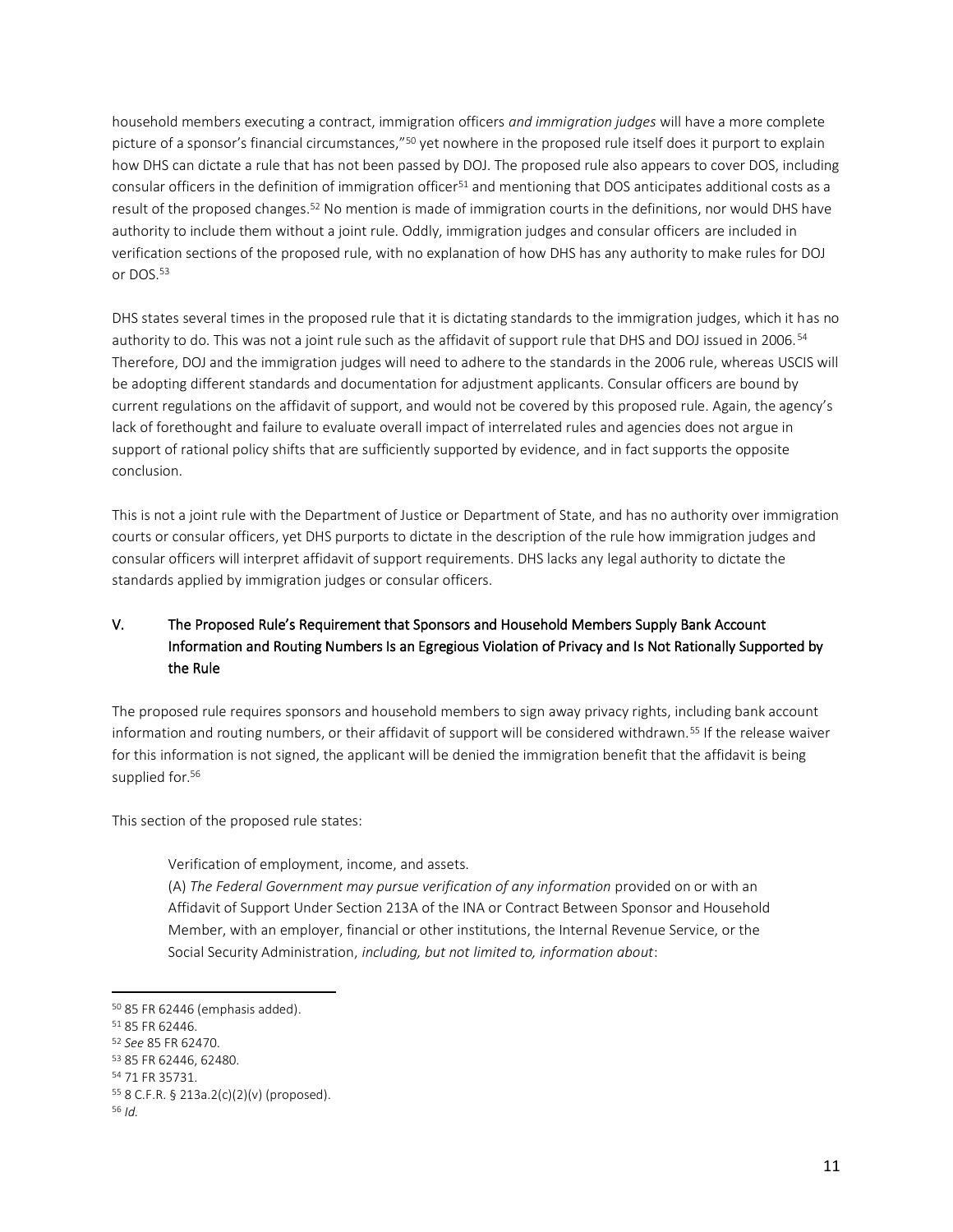- (1) Employment;
- (2) Income;
- (3) Assets; or

(4) *Bank account(s) (including, but not limited, to bank account numbers and routing numbers)*.

(B) *To facilitate the verification process* described in paragraph (c)(2)(v)(A) of this section, *sponsors or household members must sign and submit any necessary waiver form* when directed to do so by the immigration officer, immigration judge, or consular officer who has jurisdiction to adjudicate the case to which the Affidavit of Support Under Section 213A of the INA or Contract Between Sponsor and Household Member relates. *The failure or refusal of a sponsor or household member* (who executed a Contract Between a Sponsor and a Household Member) *to sign any waiver needed to verify the information when directed to do so constitutes a withdrawal of the Affidavit of Support* Under Section 213A of the INA or Contract Between Sponsor and Household Member, so that, in adjudicating the intending immigrant's application for an immigrant visa or adjustment of status, the Affidavit of Support Under Section 213A of the INA or Contract Between Sponsor and Household Member will be deemed not to have been filed.

## 8 C.F.R. § 213a.2(c)(2)(v) (proposed) (emphasis added).

The proposed rule would already require sponsors to present three years of certified tax returns with all attachments in addition to credit reports and credit scores. No rational explanation exists for requiring these U.S. citizen and lawful permanent resident sponsors and household members to also supply routing numbers and other bank account information. Collection of such information is an unnecessary and unjustifiable intrusion of privacy, with no guarantee of security in the information delivered.

As part of enforcement action against a sponsor, such information would be obtainable in the course of a court action and civil discovery. Here, the proposed rule appears to be taking the position that the agency needs to be able to withdraw funds from a sponsor or household member's account, as this would be the purpose of providing a routing and account number. Absent a finding of wrongdoing for failure to repay benefits received by the sponsored immigrant and pursuit of enforcement action through established channels with procedural safeguards, the proposed rule seems to be operating from the assumption that every sponsor and household member is not only likely to default on their affidavit of support obligations, but already guilty of having done so.

The actual effect of such a requirement, rather than ensuring that the sponsor has sufficient income, is to intimidate persons who might be a sponsor and discourage applicants from the immigration benefits process. This is not a rational basis to support a policy shift.

### VI. The Proposed Rule Will Have a Chilling Effect on Family-Based Immigration

By the Department's own admission, the proposed rule will lead to less people being able to meet the affidavit of support requirements, which in turn will lead to less family-based immigration. The proposed rule states: "DHS acknowledges this proposed new regulatory provision would likely reduce the number of individuals who would be eligible to qualify as a sponsor,"<sup>57</sup> and that the proposed rule "could [lead to] a reduction in the number of

<sup>57</sup> 85 FR 62457.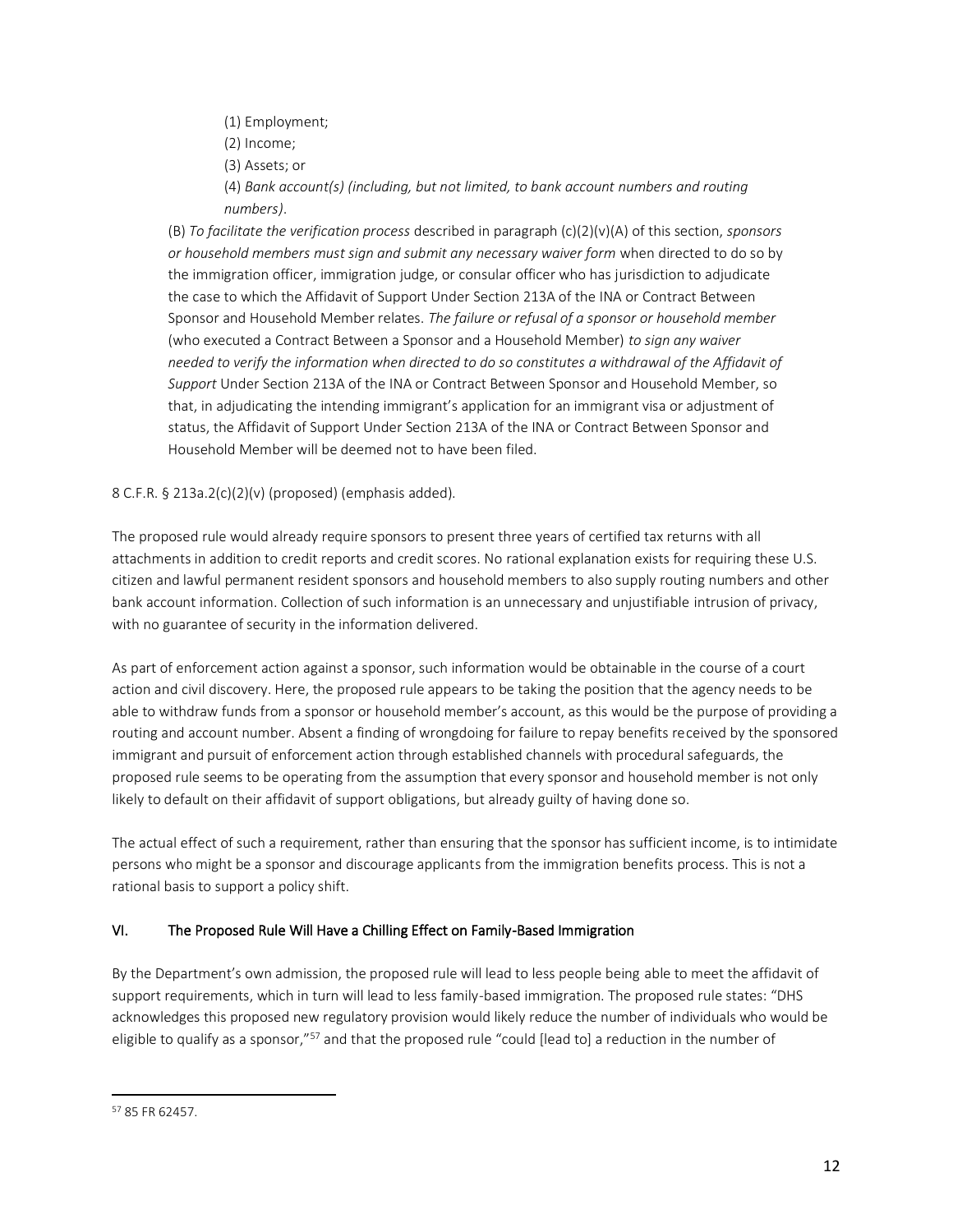immigrants granted an immigration benefit in cases where the intending immigrant is unable to obtain a sponsor who can meet the new requirements under this proposed rule."<sup>58</sup>

The Department also fails to consider the combined impact of this proposed affidavit of support rule and DHS's new public charge rule, <sup>59</sup> two rules proposed by the same agency on overlapping topics and which directly relate to one another. The affidavit of support is one of the factors that must be considered as part of the public charge inadmissibility analysis and the *only* factor which is dispositive; lack of a qualifying affidavit of support where required will lead to a finding of public charge inadmissibility although no single other factor may be dispositive. By simply requiring a sponsor to divulge bank account information, an officer can obliterate an otherwise qualified individual from obtaining lawful permanent residence. This proposed rule on the affidavit of support will also effectively lead to an increase in public charge denials because if an affidavit of support is found insufficient under these onerous new requirements and standards, this will lead to the intending immigrant being inadmissible under the public charge ground. Together, these rules will greatly increase the number of immigrants who are rejected on public charge grounds and thus unable to immigrate. By failing to consider the combined impact of these rules, DHS either failed to consider an important aspect of the problem or reached a conclusion that chose to ignore this issue.<sup>60</sup> Apart from noting DHS's new public charge inadmissibility rule, in the "Background & Purpose" section of the proposed rule, there is no other mention of how this proposed rule on the affidavit of support and the harsh new public charge rule interrelate, with an extremely detrimental result for immigrant applicants.

#### VII. The Costs Are Not Justified by the Benefits

The costs imposed by the proposed rule's changes are not justified by the benefits. Costs identified in the proposed rule include possible "decrease [in] disposable income and increase [in] the poverty of certain families and children, including U.S. citizen children";<sup>61</sup> "reduction in the number of immigrants granted an immigrant benefit";<sup>62</sup> and individuals forgoing enrollment or dis-enrolling from needed public benefits to avoid being unable to sponsor a family member in the future,<sup>63</sup> as well as staggering added time and money costs to meet the proposed additional affidavit of support requirements, including collecting evidence that sponsors must pay to obtain such as credit scores and IRS certified copies of tax returns. These substantial costs are not outweighed by the very minimal cost savings of eliminating Form I-864W, Intending Immigrant's Affidavit of Support Exemption, or vague pronouncements that the proposed rule's benefits outweigh the costs, with no data or analysis to back these conclusions.

Advocates and immigration legal service providers will also incur great cost through the added advisals and work to prepare a case for lawful permanent residence. These harsh requirements on the sponsor will make it more difficult for families to agree to the process and for intending immigrants to obtain the necessary affidavits of support. In addition, support centers like the ILRC will incur significant costs in training time and materials to support the field. Explaining and detailing how to comply with an arbitrary rule such as this one often takes more time, because the proposed rule is so incomprehensible and baseless. At a minimum, the ILRC will need to re-write several training modules on the affidavit of support, public charge, and family-based immigration, provide case support to over 100

<sup>58</sup> 85 FR 62435 (Table 1, estimated impact of proposed provision).

<sup>59</sup> *See* 84 FR 41292.

<sup>60</sup> *See Fox*, 556 U.S. at 537.

<sup>61</sup> 85 FR 62474.

<sup>62</sup> 85 FR 62468.

<sup>63</sup> 85 FR 62435.